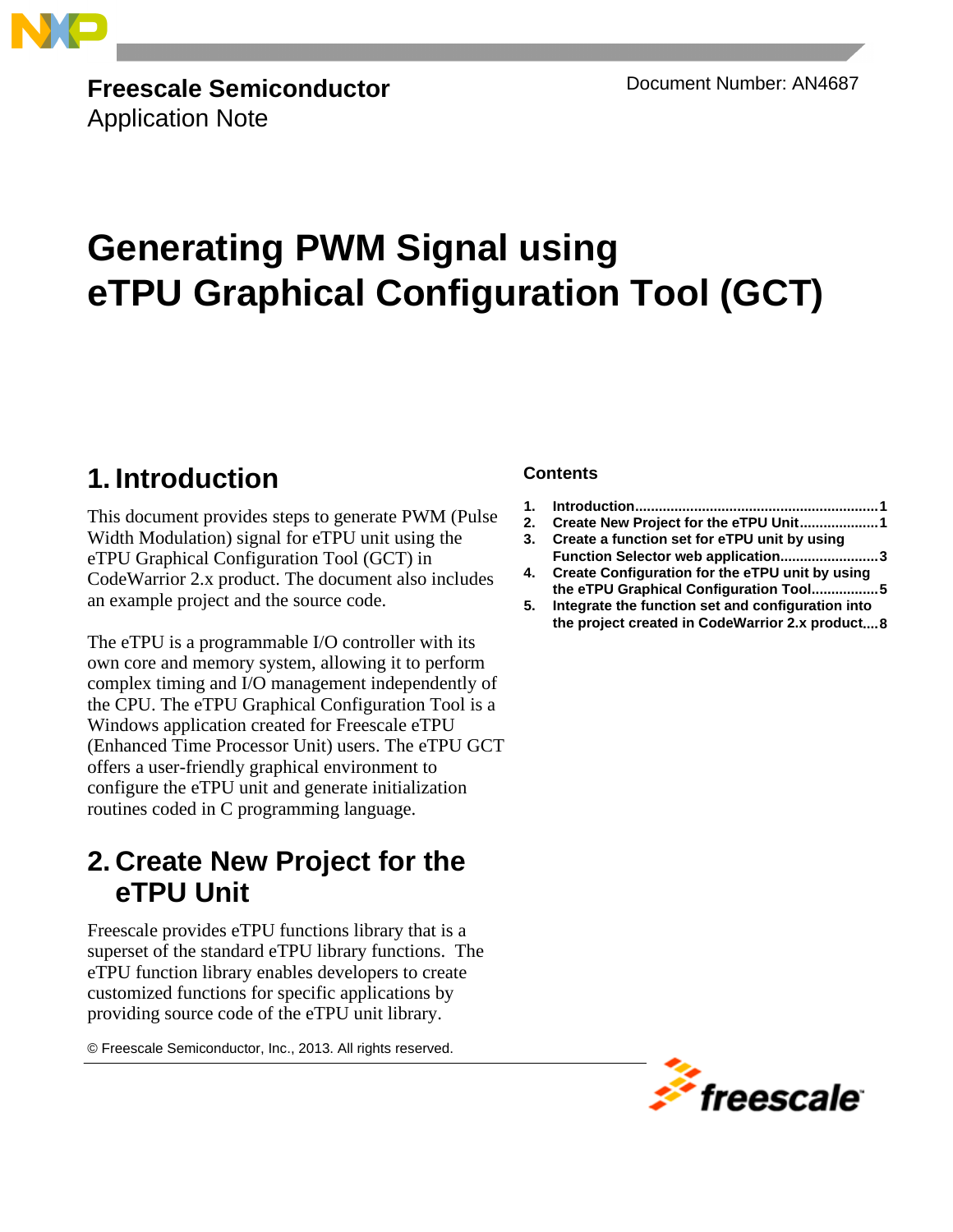

## **2.1. Create a New Project for eTPU unit in CodeWarrior 2.x product**

It is assumed that the official release version of CodeWarrior 2.x product is installed on your computer.

To create a new project, perform the following steps:

- 1. Select **File** > **New** from the CodeWarrior IDE menu bar. The New dialog box appears.
- 2. Select **MPC55xx New Project Wizard** from the list of available items.
- 3. Type an appropriate name for the new project in the **Project name** field. For example: *eTPU\_GCT\_application.*
- 4. Click the **Set** button to select a particular location where you want the new project and then click **OK**.

#### **Figure 1. New Project Wizard**

| <b>New</b><br>Project File<br>Object<br><b>Empty Project</b><br><b>B</b> External Build Wizard<br>MPC55xx New Project Wizard | $\overline{\mathbf{x}}$<br>Project name:<br>eTPU_GCT_application<br>Location:<br>C:\Data\FREE SCALE\MSG\C\ Set<br>$\Box$ Add to Project: '<br>Project:<br>$\overline{\phantom{a}}$ |
|------------------------------------------------------------------------------------------------------------------------------|------------------------------------------------------------------------------------------------------------------------------------------------------------------------------------|
|                                                                                                                              | OK<br>Cancel                                                                                                                                                                       |

- 5. Select the required device from the list of available derivatives, as shown in Figure 2. For example, select **MPC5674F > MPC5674F\_MVx264.**
- 6. Click **Next**.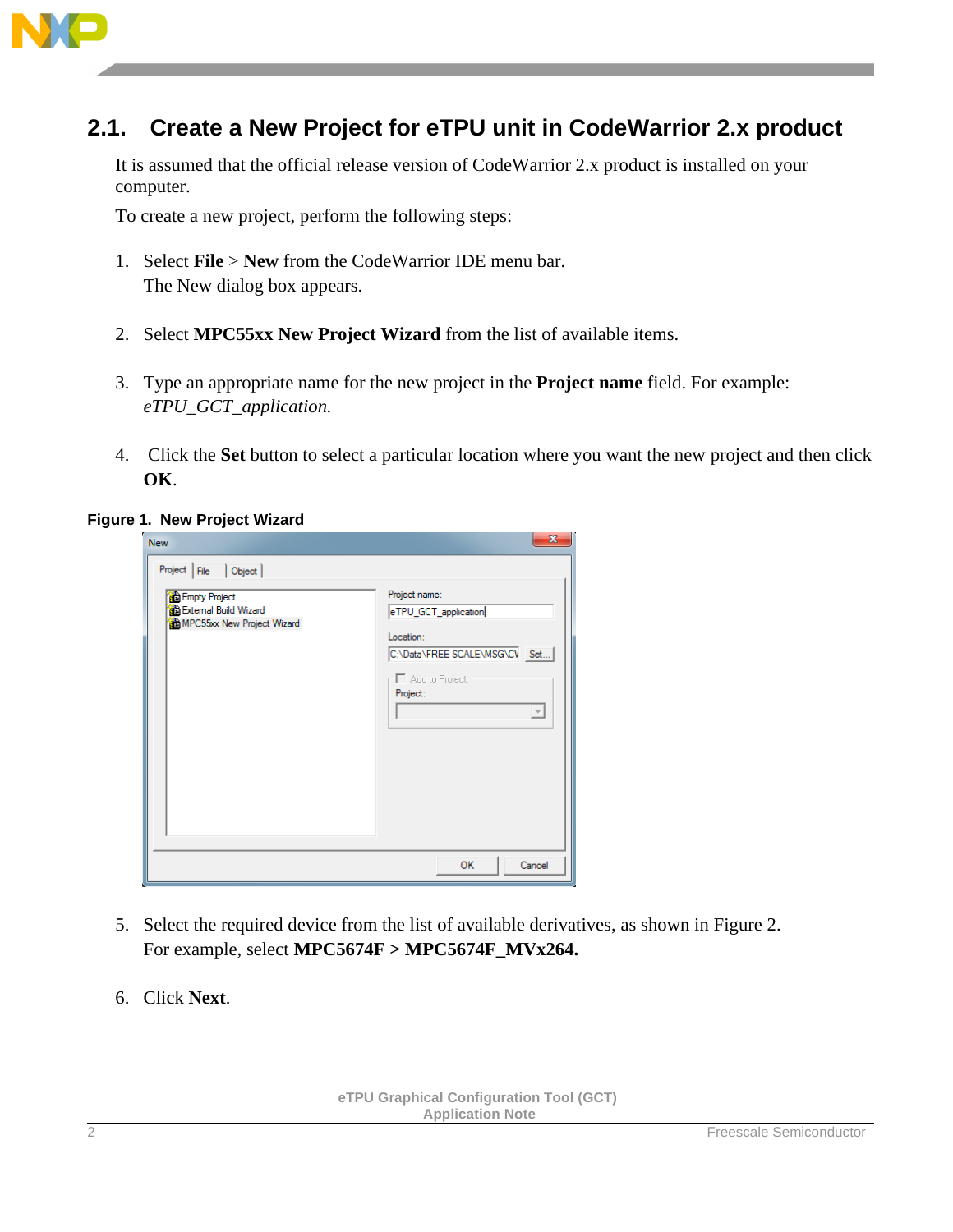

|  |  |  | <b>Figure 2. Select Derivative</b> |
|--|--|--|------------------------------------|
|--|--|--|------------------------------------|

|                  | Select the derivative you would like to use.    |    |
|------------------|-------------------------------------------------|----|
|                  | i≕ MPC56xx                                      | ▴  |
|                  | 中 MPC5668x                                      |    |
|                  | 中 MPC56xxA                                      |    |
|                  | in MPC56xxB/C/D                                 |    |
|                  | Fi-MPC56xxE                                     | Ξ  |
|                  | i MPC56xxF                                      |    |
|                  | MPC5674F_MVx264                                 |    |
|                  | <b>MPC5674F_MVxA264</b>                         |    |
|                  | Fi-MPC56xxK                                     |    |
|                  | Fi-MPC56xxL                                     |    |
|                  | $A$ MDC56 $M$                                   |    |
|                  |                                                 | ×. |
|                  | Creates project for MPC5674F_MVx264 derivative. |    |
| <i>freescale</i> |                                                 |    |
|                  |                                                 |    |
|                  |                                                 |    |

- 7. Follow the instructions in the New Project wizard and provide the required information.
- 8. Click **Finish** to complete the project creation. There is the new project created and opened in CodeWarrior product successfully.

## <span id="page-2-0"></span>**3. Create a function set for eTPU unit by using Function Selector web application**

1. Open the **eTPU Function Selector** application to configure and download the eTPU Functions set from the following web link:

<http://www.freescale.com/webapp/etpu/>

- 2. Select a device your application will run on along with eTPU unit functions to include into required eTPU function set.
- 3. Select **MPC5674F** platform as eTPU-equipped device from the list of the available devices.
- 4. Select and mark the required functions from the offered groups of functions, e.g. to to select functions for generating PWM signals indicate **Pulse Width Modulation** in General Timing group of functions, as shown in Figure 3.
- 5. Provide feedback to Freescale.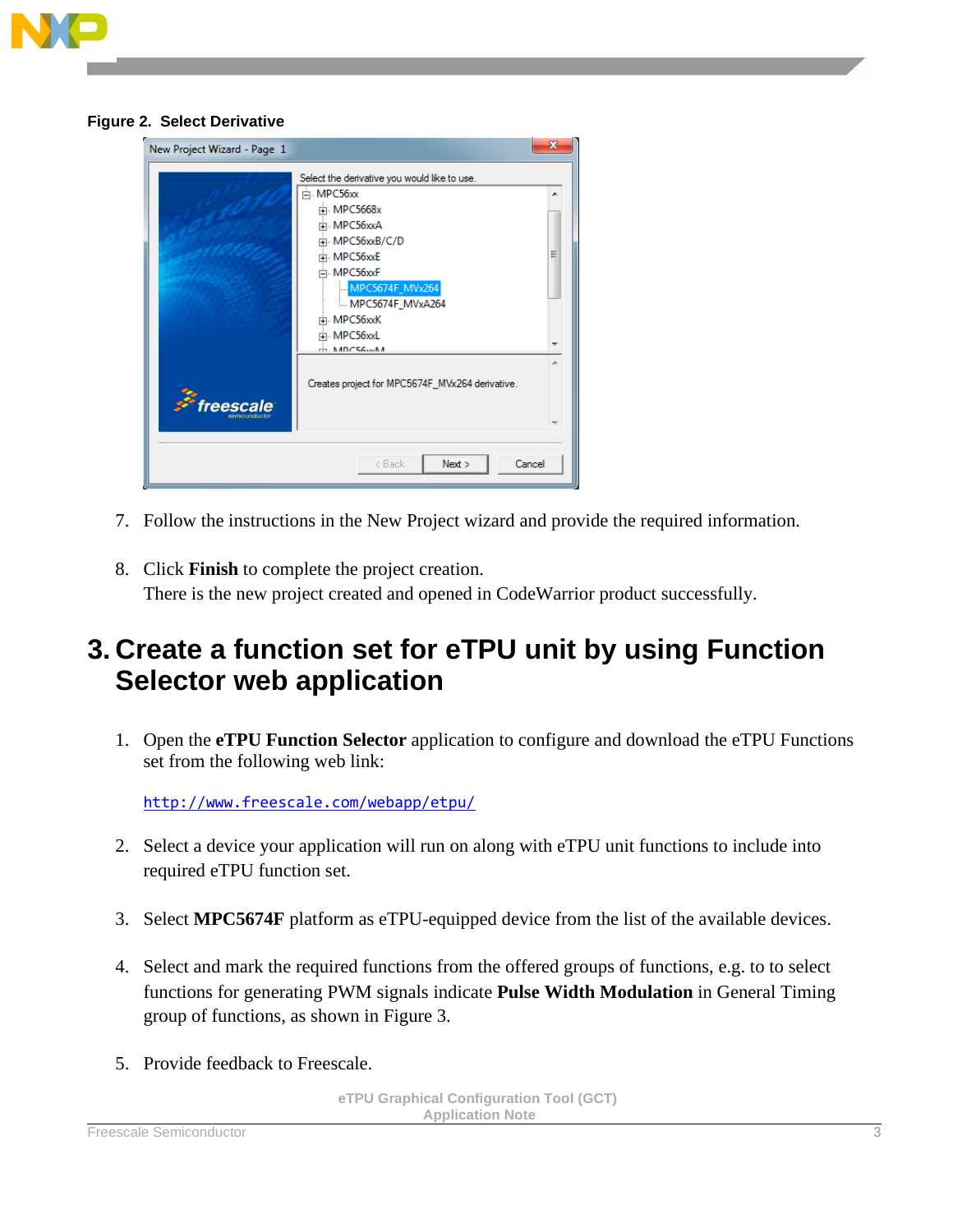

- 6. Fill appropriate text box and describe the created application, mention your eTPU tasks, etc. All text of the note is freely editable, e.g. insert "test application" text into the **Provide us feedback** box, as shown in Figure 3.
- 7. Generate the eTPU function set of the selected functions. Click **Compile** button to complete creation process of the configuration header file in **eTPU Function Selector** tool, as shown in Figure 3.

### **Figure 3. eTPU Function Selector**

|                          |                          | e TPU Function Selector         |                     |               |                                                                                                                                                                                 |                      |                              |                                                            |                     |                                |                                  |                      |                                                                      |  |
|--------------------------|--------------------------|---------------------------------|---------------------|---------------|---------------------------------------------------------------------------------------------------------------------------------------------------------------------------------|----------------------|------------------------------|------------------------------------------------------------|---------------------|--------------------------------|----------------------------------|----------------------|----------------------------------------------------------------------|--|
|                          |                          |                                 |                     |               | Step 1: Select a device your application will run on along with eTPU functions to include into your eTPU function set<br>>>> (Click on links to learn more about each function) |                      |                              |                                                            |                     |                                |                                  |                      | Step 2: Provide us feedback                                          |  |
|                          |                          | *eTPU-equipped device: MPC5674F |                     |               | $\left  \cdot \right $                                                                                                                                                          |                      |                              | Available code memory: 24576 Bytes. Remaining 24128 Bytes. |                     |                                | "(required)                      |                      | Please let us know how the<br>created eTPU function set will be      |  |
|                          |                          | <b>General Timing</b>           |                     | Communication |                                                                                                                                                                                 |                      | <b>Motor Control</b>         |                                                            | <b>Automotive</b>   |                                | used. Describe your application. |                      |                                                                      |  |
| Г                        |                          | General Pin Input / Output      |                     |               | <b>Synchronous Peripheral</b><br>Interface                                                                                                                                      |                      |                              | <b>Stepper Motor</b>                                       |                     | <b>Engine Position (CRANK)</b> |                                  |                      | list its features, mention the<br>eTPU tasks.                        |  |
|                          |                          | <b>GPIO</b>                     | 216<br><b>Bytes</b> |               | <b>SPI</b>                                                                                                                                                                      | 428<br><b>Bytes</b>  |                              | <b>SM</b>                                                  | 812<br><b>Bytes</b> |                                | <b>ENGINE POSITION</b>           | 2184<br><b>Bytes</b> | test application<br>A.                                               |  |
|                          | $\overline{\mathcal{L}}$ | <b>Pulse Width Modulation</b>   |                     |               | Universal Asynchronous                                                                                                                                                          |                      |                              | <b>Hall Decoder</b>                                        |                     | $\Box$                         | <b>Engine Position (CAM)</b>     |                      |                                                                      |  |
|                          |                          | <b>PWM</b>                      | 392<br><b>Bytes</b> |               | <b>Reciever / Transmitter</b>                                                                                                                                                   |                      |                              | HD                                                         | 568<br><b>Bytes</b> |                                | <b>ENGINE POSITION CAM</b>       | 372<br><b>Bytes</b>  |                                                                      |  |
|                          | $\blacksquare$           | <b>Input Capture</b>            |                     |               | <b>UART</b>                                                                                                                                                                     | 564<br><b>Bytes</b>  |                              | Quadrature Decoder                                         |                     | $\Box$                         | <b>Fuel Injection</b>            |                      |                                                                      |  |
|                          |                          | IC                              | 304                 |               | <b>UART with Flow Control</b>                                                                                                                                                   |                      |                              | QD                                                         | 1060                |                                | <b>FUEL</b>                      | 996                  |                                                                      |  |
|                          |                          |                                 | <b>Bytes</b>        |               | <b>UART FC</b>                                                                                                                                                                  | 632                  |                              |                                                            | <b>Bytes</b>        |                                |                                  | <b>Bytes</b>         | Step 3: Compile eTPU                                                 |  |
|                          | $\Box$                   | <b>Output Compare</b>           |                     |               | <b>Bytes</b>                                                                                                                                                                    | E                    | Quadrature Decoder -<br>Home |                                                            |                     | <b>Spark Ignition</b>          |                                  | function set         |                                                                      |  |
|                          |                          | <b>OC</b>                       | 384<br><b>Bytes</b> |               | CEA709 MAC Laver -<br>Transmitter                                                                                                                                               |                      |                              | <b>QDHOME</b>                                              | 112                 |                                | <b>SPARK</b>                     | 824<br><b>Bytes</b>  | The generated eTPU code image<br>file will be packed into a ZIP file |  |
| $\overline{\phantom{a}}$ |                          | <b>Frequency and Period</b>     |                     |               | <b>CEA709_TX</b>                                                                                                                                                                | 2116<br><b>Bytes</b> |                              | Quadrature Decoder -                                       | <b>Bytes</b>        | Г                              | <b>Knock Window</b>              |                      | and you will be able to download                                     |  |
|                          |                          | Measurement<br><b>FPM</b>       | 244<br><b>Didoo</b> |               | CEA709 MAC Laver - Receiver                                                                                                                                                     | Г                    |                              | Index<br><b>CONTRACTOR</b>                                 | 364                 |                                | <b>KNOCK WINDOW</b>              | 308<br><b>Bytes</b>  | Compile                                                              |  |

- 8. Log-in to the Freescale eTPU Function Selector web application. If you are an existing member, then provide your email address. In case you are a new member, you will need to follow the registration process.
- 9. Accept the Freescale Semiconductor Software License Agreement and click the **I Accept** button.
- 10. Select the desired path and save the generated "etpu\_set .zip" file containing the functions set in the selected directory.

The generated function set for the eTPU unit is packed into "etpu\_set .zip" zipped file and successfully stored at the selected destination path.

11. Unzip the packaged "etpu\_set .zip" file to required destination directory. There is created the directory structure at the destination path, as shown in Figure 4.

> **eTPU Graphical Configuration Tool (GCT) Application Note**

4 Freescale Semiconductor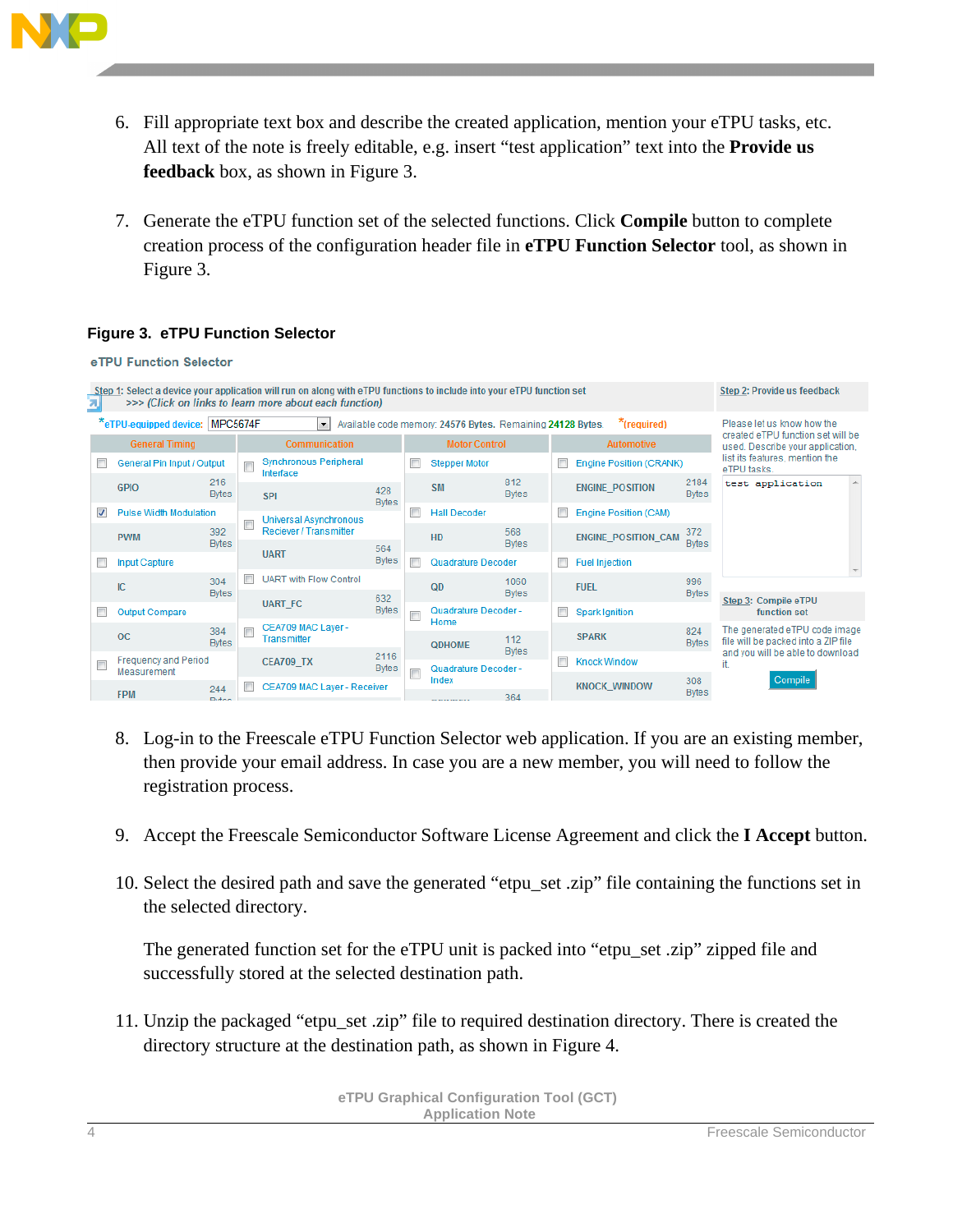





## <span id="page-4-0"></span>**4. Create Configuration for the eTPU unit by using the eTPU Graphical Configuration Tool**

The eTPU Graphical Configuration Tool is application runs on Microsoft Windows operating system and is created for Freescale Enhanced Time Processor Unit (eTPU) users. The eTPU Graphical Configuration Tool offers a user-friendly graphical environment to configure the eTPU unit and generate initialization routines coded in C-programming language. The tool supports of various Freescale processors with the eTPU unit integrated. Take the Graphical Configuration Tool to create configuration of the eTPU unit using generated function set.

## **4.1. Install the eTPU Graphical Configuration Tool**

To start the installation process of the tool, perform the following steps:

1. Download the "ETPUGCT" application tool from the following Freescale web site:

<http://www.freescale.com/etpu/>

There is "ETPUGCTSW exe" executable file downloaded from the web side.

Install the "ETPUGCT" application tool to your computer at the selected path.

2. Double click on "ETPUGCTSW.exe" executable file and then follow the installation instructions of **InstallShield** Wizard tool on the screen.

### **4.2. Generate eTPU unit Configuration**

1. Double click the "etpugct.exe" executable file and run the eTPU Graphical Configuration Tool application from start menu of Microsoft Windows operating system. There tool opens as a window, as showed in Figure 5.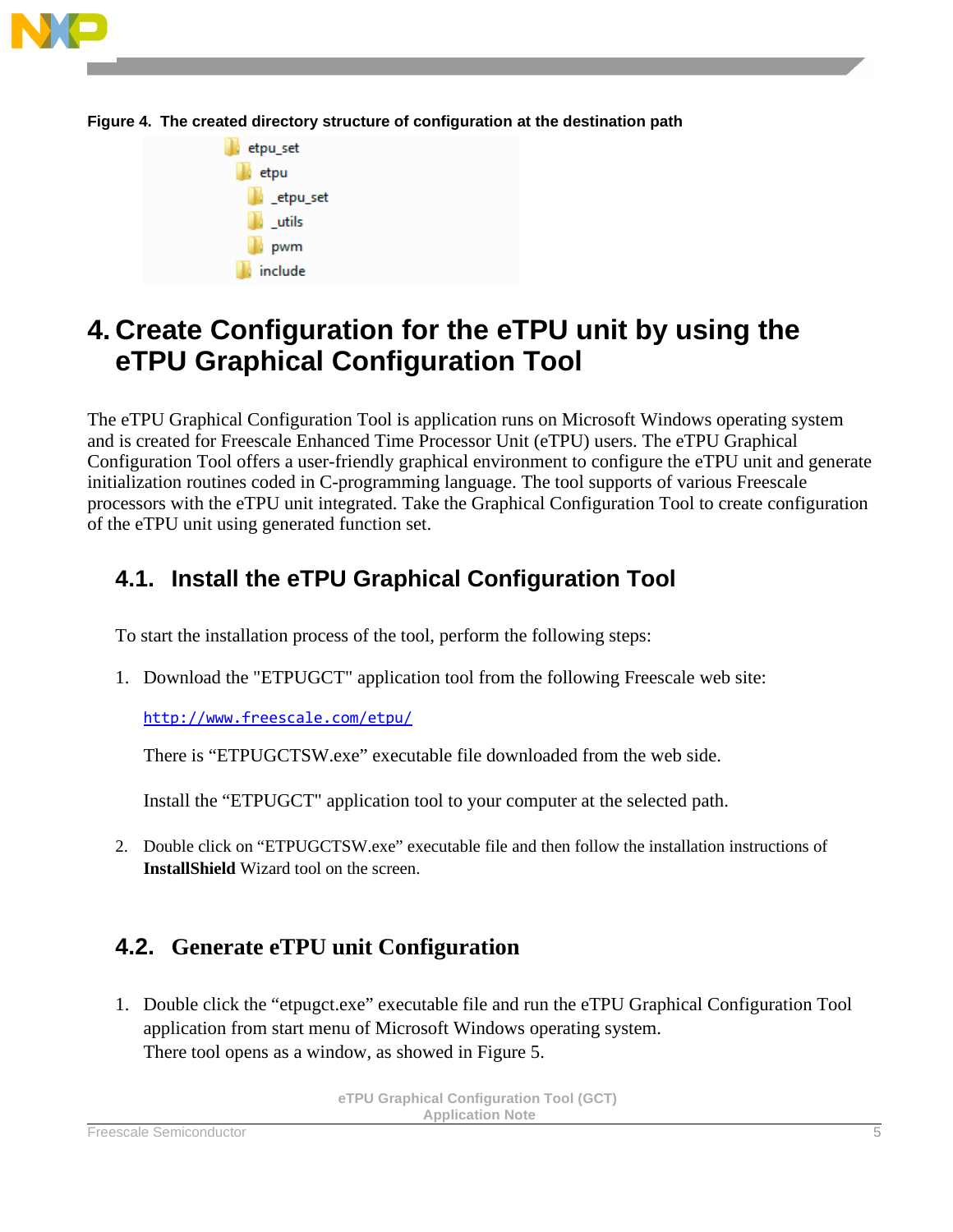

| $\sim$ . $\epsilon$ , $\sigma$ or apmear comguration from |                                                                                                         |
|-----------------------------------------------------------|---------------------------------------------------------------------------------------------------------|
| eTPU Graphical ConfigurationTool - untitled_etpu_gct      | $\overline{\mathbf{x}}$<br>同<br><b>DI</b>                                                               |
| File Edit View eTPU Help                                  |                                                                                                         |
| D & B   & & &   ?                                         |                                                                                                         |
|                                                           | Processor   Function Set   Engine A   Engine A Channels   Engine B   Engine B Channels   Verbatim Block |
| Target CPU:                                               | CPU Details-                                                                                            |
| Generic CPU with eTPU<br>Generic CPU with eTPU2           | Name: MPC5674F                                                                                          |
| MCF523x<br>MPC5533<br>MPC5534                             | 2<br>Number of engines:                                                                                 |
| MPC5553<br>MPC5554                                        | 200<br>Max. system clock:                                                                               |
| MPC5565<br>MPC5566                                        | Yes:<br>STAC Bus Available:                                                                             |
| MPC5567<br>MPC563xM                                       | Clock Settings:                                                                                         |
| MPC5644A<br><b>MPC5674F</b>                               | 100 MHz<br>System clock:<br>۰                                                                           |
|                                                           | 100 MHz<br>eTPU Clock (=SysClk):                                                                        |
|                                                           |                                                                                                         |
|                                                           |                                                                                                         |
|                                                           |                                                                                                         |
|                                                           |                                                                                                         |
|                                                           |                                                                                                         |

**Figure 5. eTPU Graphical Configuration Tool**

- 2. Set required path for the generated function set "etpu\_set .zip" file in eTPU Graphical Configuration Tool application.
- 3. Open **eTPU > Options…** selection form main menu of the tool and browse current directory with the generated function set file and select "etpu\_set" directory, as showed in Figure 6.

**Figure 6. eTPU Graphical Configuration Tool used in the project selection**

| Edit View eTPU<br>File:<br>D 2 8 3 6 6                   | Help<br>- ?                                                                                                                                                                                                                                                                                                                                                                                           |
|----------------------------------------------------------|-------------------------------------------------------------------------------------------------------------------------------------------------------------------------------------------------------------------------------------------------------------------------------------------------------------------------------------------------------------------------------------------------------|
|                                                          | Processor Function Set   Engine A   Engine A Channels   Engine B   Engine B Channels   Verbatim Block                                                                                                                                                                                                                                                                                                 |
| eTPU Function Set to be used<br>etpu_set.h<br>etpu set.h | Function Set Image Details<br>Entry table base:<br>MISC compare value:                                                                                                                                                                                                                                                                                                                                |
| Image Eunctions:<br>$\sharp$   Function<br>There.        | $\overline{\mathbf{x}}$<br>Options<br>Search Directories<br>[aNFREE SCALENMSGNOW_notesNeTPU applicatioin note)<br><b>Function Sets:</b><br>$\sim$<br>Help<br>Reference Manual: doc\ETPURM.pdf<br>$\cdots$<br>doc\appnotes<br>App. Notes:<br>$\cdots$<br>Note: All paths can be specified either as absolute path or<br><b>OK</b><br>Cancel<br>as a path relative to eTPU GCT application ".exe" file. |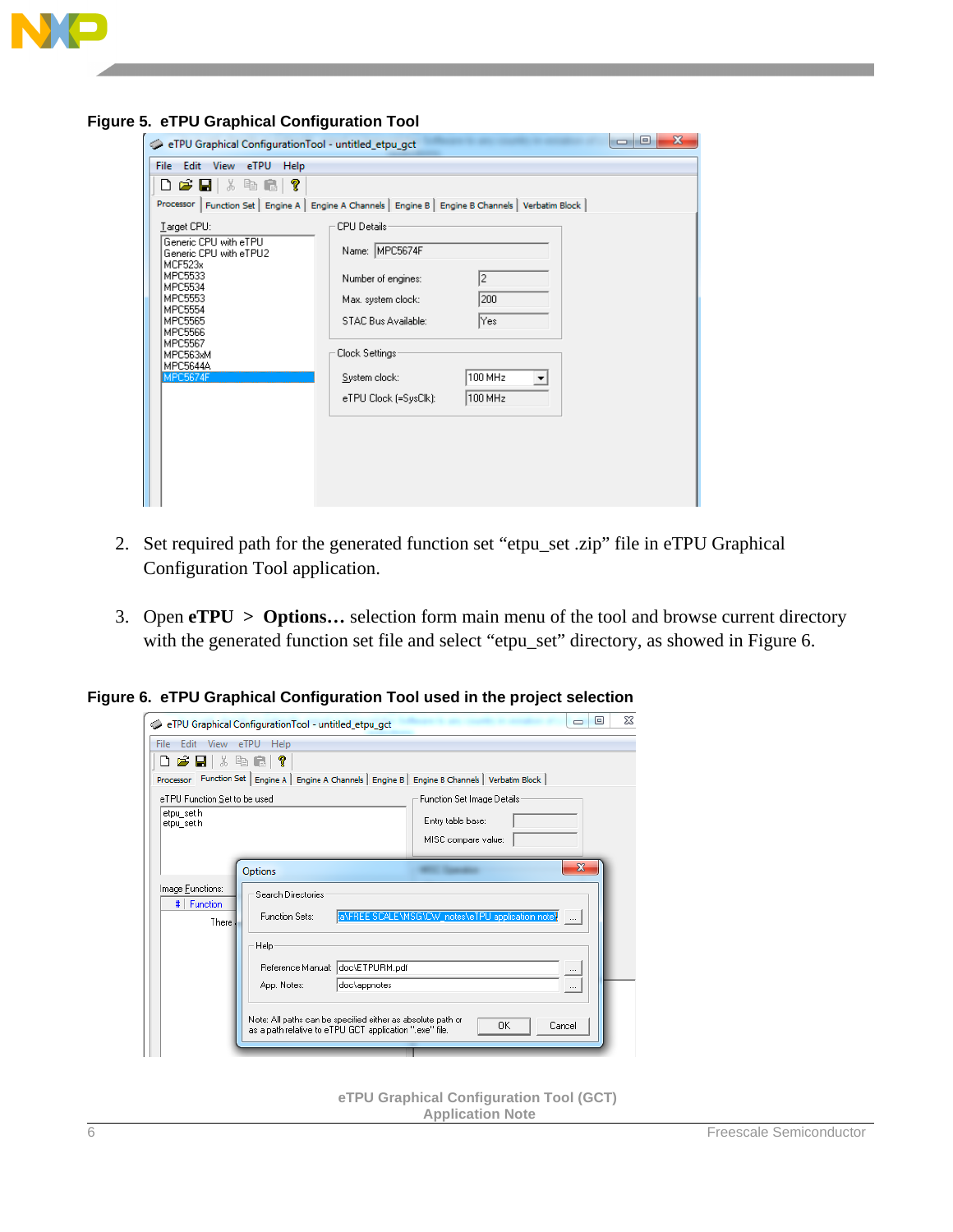

- 4. Restart the eTPU Graphical Configuration Tool. You have to exit the eTPU Graphical Configuration Tool application and then start it again. The tool is updated and a particular function set is opened from the destination directory after restart.
- 5. Select the appropriate platform from the list of available platforms and set values of required parameters. There has to be done the following steps:
	- a) Select MPC5674F processor platform on **Processor** card.
	- b) Select "etpu\_set.h" file contains the **function** set on **Function Set** card
	- c) Set clock source and frequency of **TCR1** as time base **clock frequency**
	- d) Select channel number 0 to generate **the require**d signal on.
	- e) Double click at Channel #0 on **Engine A Channels** card and open **Edit eTPU Function** window to set parameter's values of required PWM function, as showed in Figure 6.

The following are the parameters of the generated PWM signal on channel 0 set.

Frequency: 1 kHz Duty cycle: 50%

Polarity: active High

#### **Figure 7. Edit eTPU function**

| eTPU Function<br>IPWM.                                                                                                       |                                                                    | 0K                                                                                                                                               | Cancel                                                            |
|------------------------------------------------------------------------------------------------------------------------------|--------------------------------------------------------------------|--------------------------------------------------------------------------------------------------------------------------------------------------|-------------------------------------------------------------------|
| C-API to be used: fs_etpu_pwm_init<br>$\overline{\phantom{a}}$                                                               |                                                                    | The eTPU function provides one or more C-language API calls which define<br>how many channels and what parameters are used by the eTPU function. |                                                                   |
| Channels                                                                                                                     | Parameter Values                                                   |                                                                                                                                                  | $\overline{\triangledown}$ Show parameter tips                    |
| <b>Channel Name</b><br>Number                                                                                                | <b>Parameter Name</b>                                              | Value                                                                                                                                            | Type                                                              |
| 0<br>channel                                                                                                                 | priority<br>frea<br>duty.<br>polarity<br>timebase<br>timebase_freq | Middle<br>1000<br>5000<br>FS ETPU PWM ACTIVEH<br>TCR1<br>Engine A, TCR1 frequency                                                                | uint8 t<br>uint32 t<br>uint16_t<br>uint8 t<br>uint8 t<br>uint32_t |
| Generated Code:<br>74<br>eTPU API Function initialization: 'PWM'<br>$^{\star}$<br>err code = fs etpu pwm init (PWMx CHANNEL, |                                                                    | /* engine: A; channel: $0$ */                                                                                                                    |                                                                   |

The following source code is generated in C-programming language for the initialization function of PWM signal initialization there, as shown in Listing 1.

6. Click **OK** button to confirm the parameters settings of the initialization function.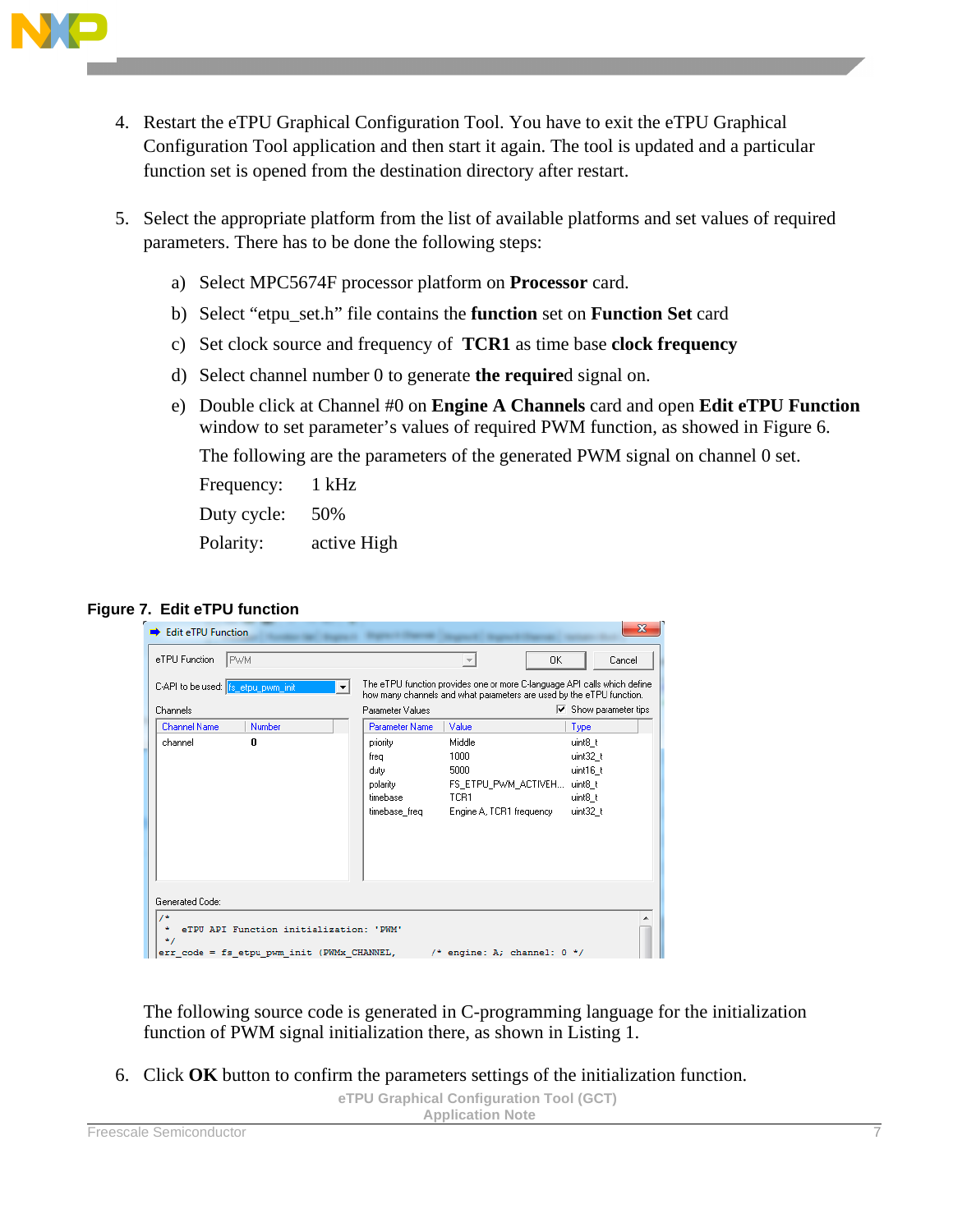

frequency \*/

if (err\_code != 0)

return ((PWMx\_CHANNEL) + 1);

```
/* 
* eTPU API Function initialization: 'PWM'
*/
err_code = fs_etpu_pwm_init (PWMx_CHANNEL, \qquad /* engine: A; channel: 0 */
                             FS_ETPU_PRIORITY_MIDDLE, /* priority: Middle */
                              1000, /* freq: 1000 */
                             5000, /* duty: 5000 */
                            FS_ETPU_PWM_ACTIVEHIGH, /* polarity: FS_ETPU_PWM_ACTIVEHIGH */
```
#### **Listing 1. PWM module of the eTPU unit initialization function source code**

```
NOTE: For more details regarding to settings of parameters see the eTPU Graphical 
           Configuration Tool User's Manual. This document contains a detailed description of 
           the eTPU Graphical Configuration Tool user interface and explains important facts 
           of the functionalities.
```
FS\_ETPU\_TCR1, /\* timebase: TCR1 \*/

etpu\_a\_tcr1\_freq); /\* timebase\_freq: Engine A, TCR1

7. Save the generated configuration and generate the source code for the required settings and parameters. Open **File > Save** from main menu of the eTPU Graphical Configuration Tool, type the name of file contained source code, e.g. "etpu\_gct.c" and then browse destination directory to store the generated configuration.

The C programming language source code files and header files are generated. These files contain configuration for the eTPU unit successfully stored at the selected destination path.

## <span id="page-7-0"></span>**5. Integrate the function set and configuration into the project created in CodeWarrior 2.x product**

To integrate the function set and configuration ensure all the necessary sources and files exist.

- 1. Open "eTPU\_GCT\_application" project created by Project Wizard integrated in CodeWarrior 2.x product.
- 2. Select **File > Open** from main menu of CodeWarrior tool and browse the project.
- 3. Add created function set for the eTPU unit into the project.

```
eTPU Graphical Configuration Tool (GCT)
           Application Note
```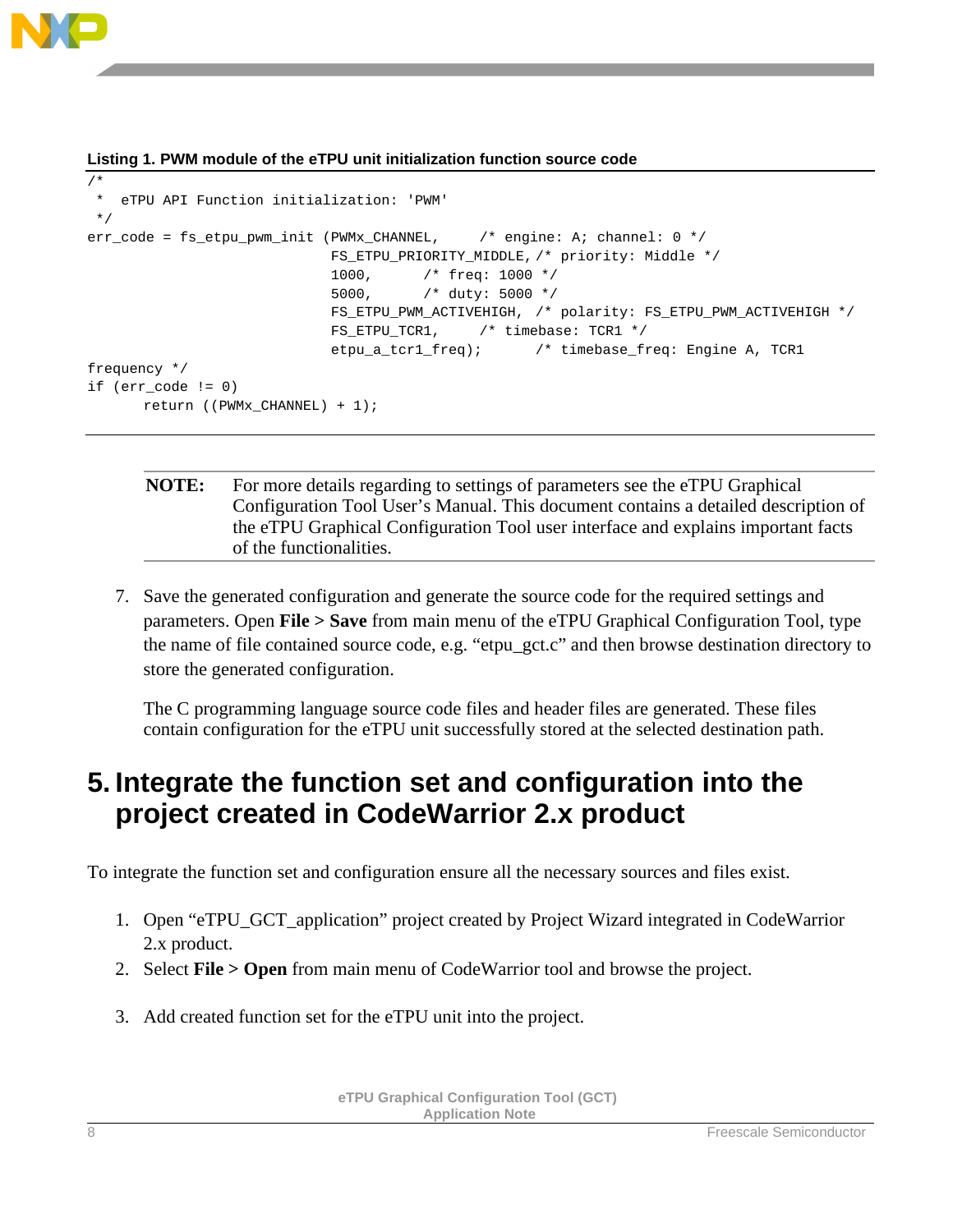

4. Right click on the **Sources** folder in the opened project navigation window, select **Add Files…** item from the popup menu and browse the unzipped folder of the generated function set.

The "etpu\_set" folder is created and it contains source codes and files added into the destination project.

- 5. Add created configuration of eTPU unit into the project. Right click on the **Sources** folder in the opened project navigation window, select **Add Files…** item from the popup menu and browse the "etpu\_gct.c" source code file and "etpu\_gct.h" header file of the configuration. The files for the eTPU unit configuration are added into the destination project.
- 6. Add call of the initialization function and start of eTPU unit into *main* function of the project. Initialize I/O pins of the device and FMPLL system clock of the processor. Open and modify the *main* function in "main.c" source file, as showed in Listing 2.
- 7. Compile and download the project into the MPC5674F platform and run the application to generate required PWM signal. The PWM signal is generated on channel 0.

There is example project and source codes to demonstrate required PWM signal generation as part of the application note.

#### **Listing 2. PWM module of the eTPU unit initialization function and enable interrupts source code**

```
int main(void) {
volatile int i = 0;
volatile int err_code = 0;
GPIO_Init(); \qquad // Init device I/O pin.
FMPLL_Init(); \qquad // Init FMPLL - 100MHz System Clock.
/* Initialize eTPU */
err_code = my_system_etpu_init();
if (err_code != 0) 
    return -1;
   /* Start eTPU */
  my_system_etpu_start();
  /* Loop forever */
 for (i; j) {
    i++; }
}
```